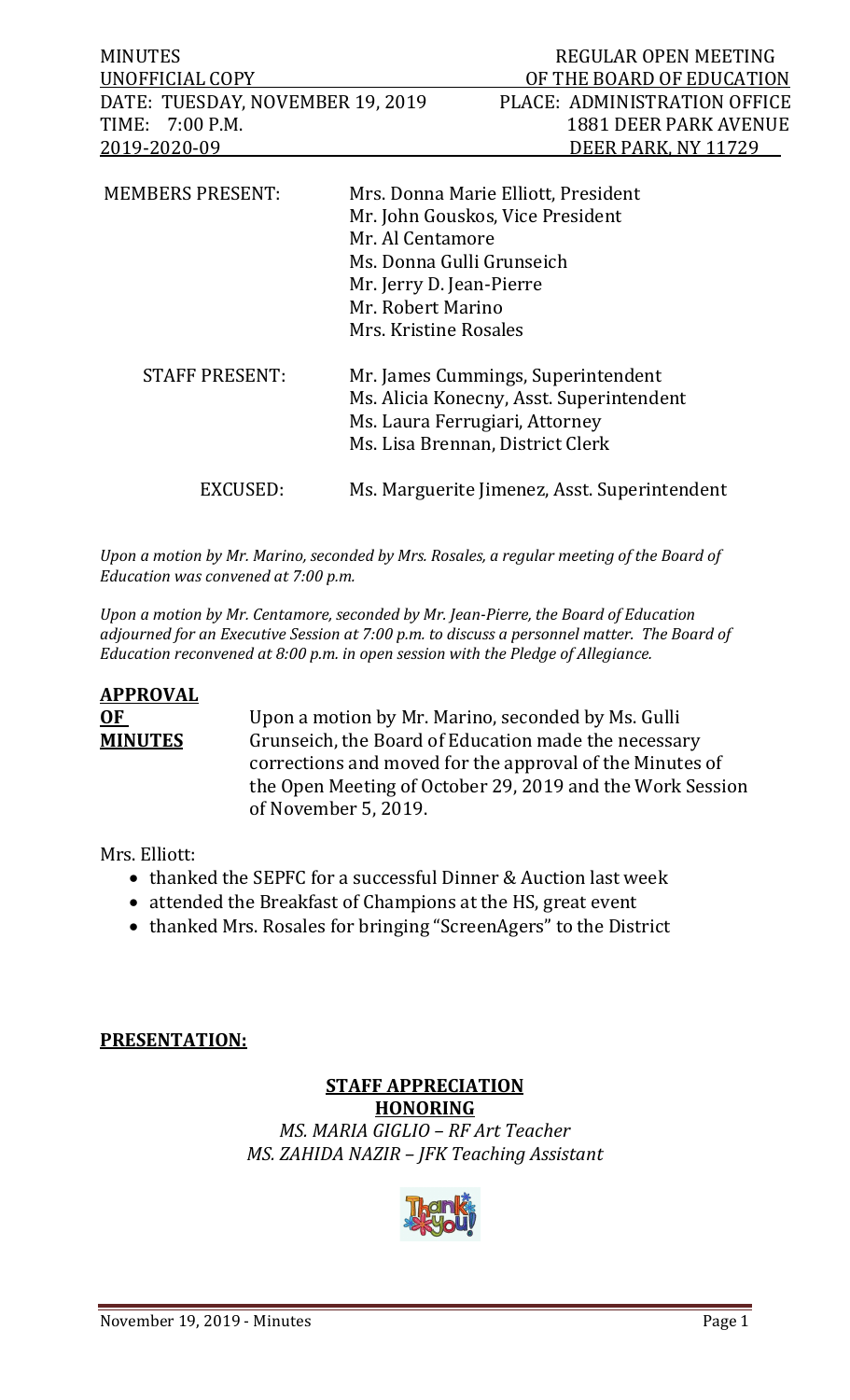# **NEW BUSINESS:**

**PLANNING CALENDAR FOR THE MAY 19, 2020 VOTE AND ELECTION**

**ANNUAL** *Upon a motion by Mr. Gouskos, seconded by Mrs. Rosales, the Board of*  **BUDGET** *Education unanimously approved the following Resolution:*

> **RESOLVED**, that the Board of Education approve the budget planning calendar for the May 19, 2020 Annual Election.

# **DESTRUCTION OF BALLOTS FROM MAY 21, 2019 ANNUAL ELECTION**

**BUDGET** *Upon a motion by Ms. Gulli Grunseich, seconded by Mrs. Rosales, the*  **VOTE AND** *Board of Education unanimously approved the following Resolutin:*

> **RESOLVED,** that pursuant to Education Law Section 2034(6)(b), the Board of Education hereby authorizes the District Clerk to unseal and open the ballot boxes and to destroy all the ballots contained therein, together with the unused ballots from the May 21, 2019 Annual District Budget Vote.

## **MEMORANDUM OF UNDERSTANDING BETWEEN DPUFSD AND THE SUFFOLK COUNTY POLICE** *Upon a motion by Mr. Gouskos, seconded by Ms. Gulli Grunsiech,* the **DEPARTMENT** *Board of Education unanimously approved the following Resolution:* **(SRO)**

**RESOLVED,** that the Board of Education approves the Memorandum of Understanding between the Deer Park Union Free School District and the Suffolk County Police Department pursuant to amended Education Law 2801-a for the placement of School Resources Officers (SRO).

**DONATION FROM SEPFC PROGRAM**

**TO LIFE** *Upon a motion by Mrs. Rosales, seconded by Mr. Centamore, the Board*  **SKILLS** *of Education unanimously approved the following Resolution:*

> **RESOLVED**, that the Board of Education accept \$250.00 in gift cards as a donation from the SEPFC to be used to as part of a reward program for the students in the life skills program.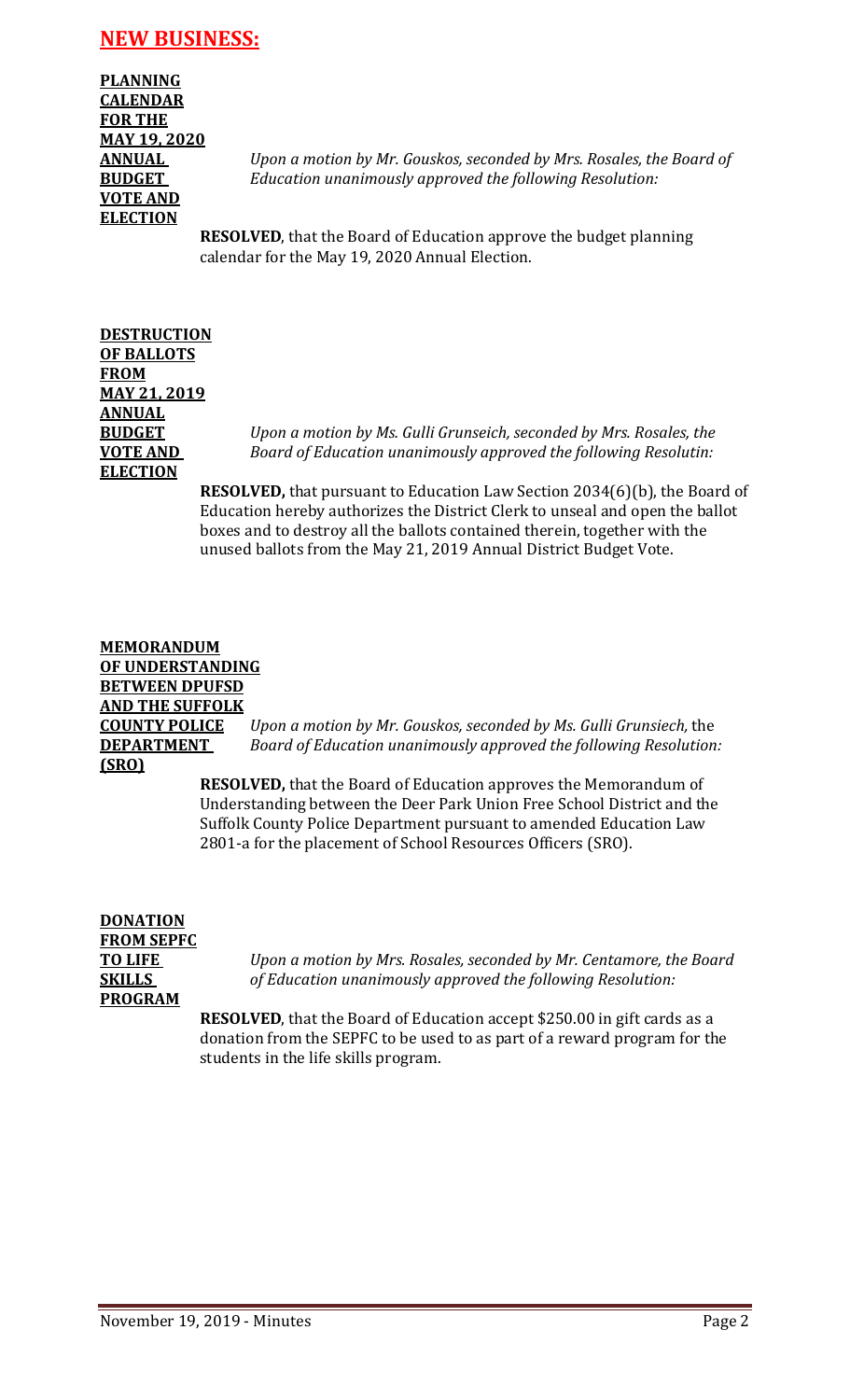# **APPROVAL**

**OF** Upon a motion by Mr. Jean-Pierre, seconded by Ms. Gulli<br>**SCHEDULES** Grunseich, the Board of Education approved the followir Grunseich, the Board of Education approved the following schedules collectively:

# **NON-INSTRUCTIONAL**

#### **SCHEDULE -- CS --CHANGE OF SALARY/ STATUS (Non-Instructional)**

#### **Dianne Schuster**

John Quincy Adams School<br>Position: 6 hr Non-In 6 hr Non-Instructional Aide Salary/Step: No Change Hrly<br>Effective Date(s): 11/4/2019 Effective Date $(s)$ : 3 hr Aide to 6 hr Aide

#### **SCHEDULE -- NN --APPOINTMENTS (Non-Instructional)**

#### **Annemarie Dawson**

John Quincy Adams School<br>Position: Office Assis Office Assistant<br>\$42,473.00 Salary/Step: \$42,473.00 Step 1<br>Effective Date(s):  $11/12/2019$ Effective Date $(s)$ : Salary prorated at \$26,954.02

#### **David Kerringer**

May Moore School<br>Position: Sec Security Guard<br>\$19.42/hr Salary/Step: \$19.42/hr<br>Effective Date(s): 11/4/2019 Effective Date $(s)$ :

# **Danielle Lutz**

Out of District<br>Position: Extra Care Stipend Salary/Step: \$11/day<br>Effective Date(s): 11/4/2019 Effective Date $(s)$ :

# **Danielle Lutz**

Out of District<br>Position: 6 hr Non-Instructional Aide<br>\$17.68/hr Salary/Step: \$17.68/hr<br>Effective Date(s): 11/4/2019 Effective Date(s):

#### **SCHEDULE -- NNPS --PER DIEM SUBSTITUTES (Non-Instructional)**

# **Christine Cummings**

District Wide Substitute Aide<br>\$13/hr Salary/Step: \$13/hr<br>Effective Date(s): 11/6/2019 Effective Date $(s)$ :

#### **Michael Truocchio**

District Wide Position: Substitute Aide<br>Salary/Step: \$13/hr Salary/Step: \$13/hr<br>Effective Date(s): 11/6/2019 Effective Date $(s)$ :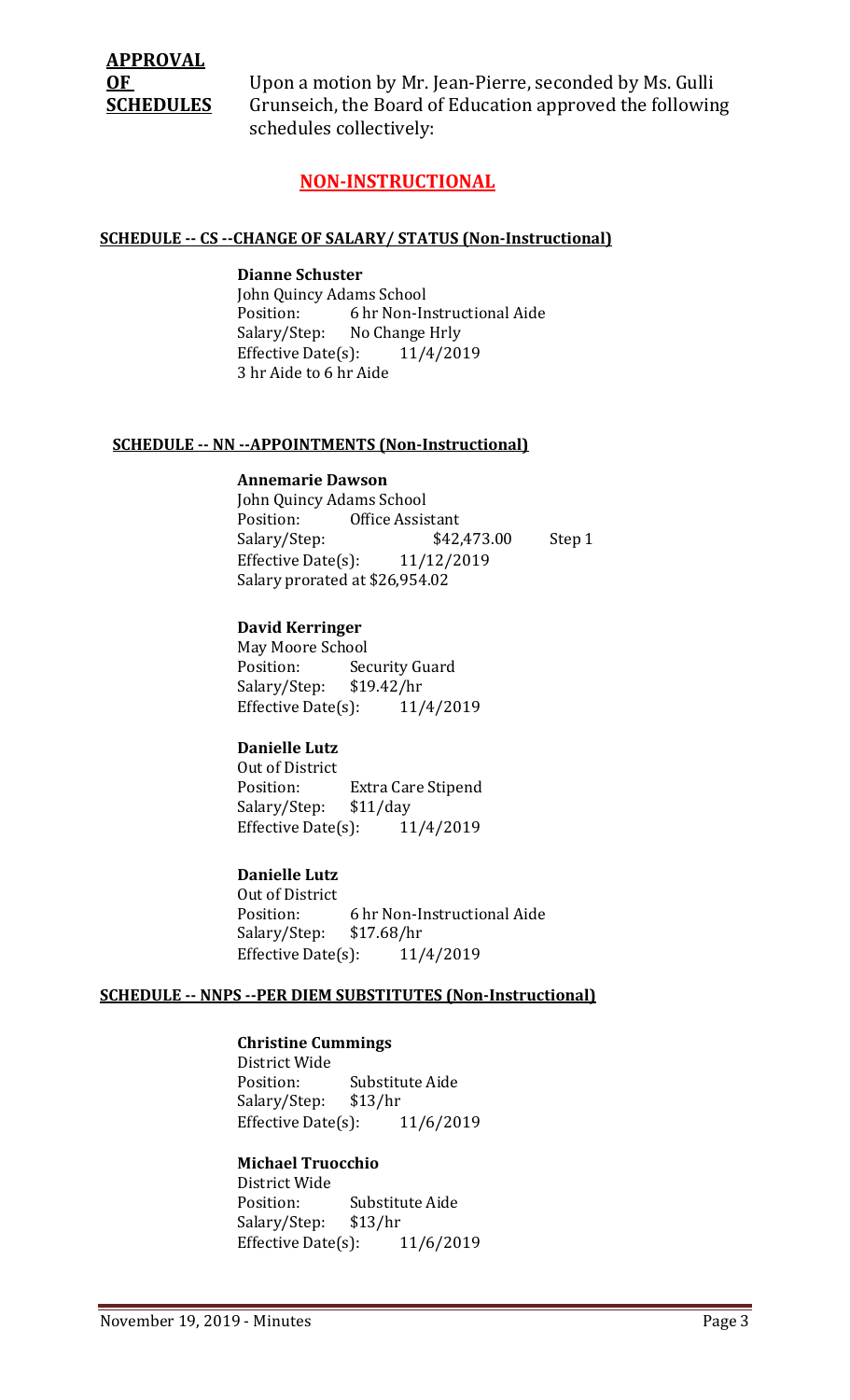**Salvatore Caliendo** Transportation<br>Position: **Bus Aide** Salary/Step: Effective Date(s): 10/30/2019 Resignation. No outstanding obligation to the district.

# **Annemarie Dawson**

Robert Frost Middle School<br>Position: 6 hr Non-In: 6 hr Non-Instructional Aide Salary/Step: Effective Date(s): 11/8/2019 Resignation in order to accept Office Assistant position (JQA)

#### **Kenneth DeJohn**

Transportation Position: Bus Aide Salary/Step: Effective Date(s): 11/8/2019 Resignation. No outstanding obligation to the district.

#### **Tasheena Mason**

Transportation<br>Position: **Bus Driver** Salary/Step: Effective Date(s): 10/28/2019 Resignation. No outstanding obligation to the district.

#### **SCHEDULE -- QQ --LEAVES OF ABSENCE (Non-Instructional)**

# **Concetta Bertelle**

District Office **Account Clerk** Salary/Step:<br>Effective Date(s): Effective Date(s): 10/25/2019 - 11/18/2019 Extension of Paid Medical LOA (FMLA)

# **Gary Fricke**

Memorial<br>Position: Maintenance Mechanic Salary/Step:<br>Effective Date(s): Effective Date(s): 11/5/2019 - 11/17/2019 Extension of Paid Medical LOA (FMLA)

# **Danielle Kerr**

John F Kennedy Intermediate School<br>Position: Cafeteria Aide Cafeteria Aide Salary/Step:<br>Effective Date(s): Effective Date(s): 11/6/2019 - 12/11/2019 Unpaid Medical LOA (WC)

# **Stephen Merman**

John F Kennedy Intermediate School<br>Position: Night Custodian Night Custodian Salary/Step:<br>Effective Date(s): Effective Date(s): 10/23/2019 - 11/4/2019 Paid Medical LOA (FMLA)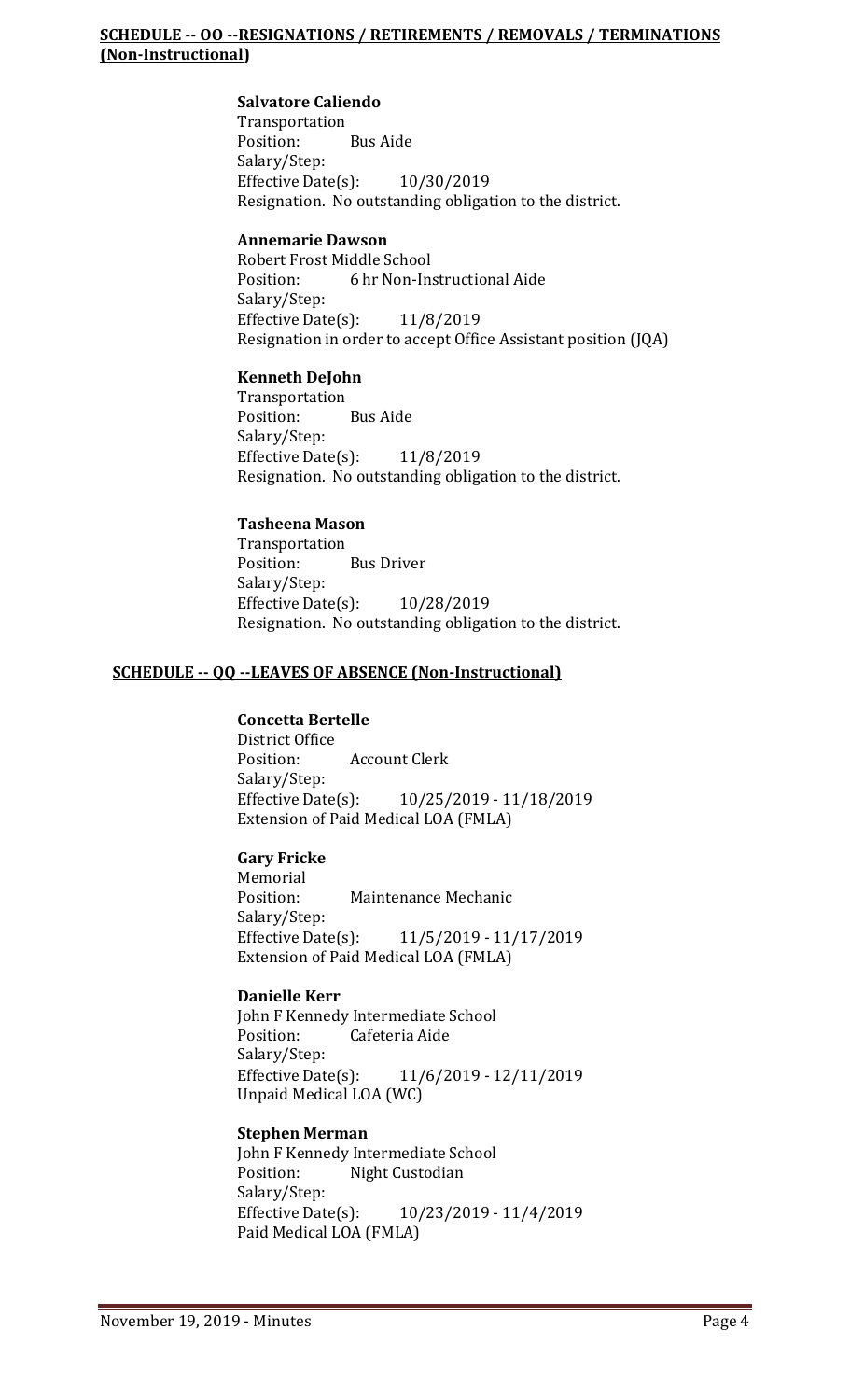# **Michael Sheehan**

Memorial<br>Position: Maintenance Mechanic Salary/Step:<br>Effective Date(s): Effective Date(s): 11/1/2019 - 11/15/2019 Extension of Paid (differential) Medical LOA (FMLA)

# **Lawrence Tronolone**

Robert Frost Middle School<br>Position: Custodian -Custodian - Night Salary/Step:<br>Effective Date(s): Effective Date(s): 11/4/2019 - 11/22/2019 Paid Medical LOA (FMLA)

# **INSTRUCTIONAL**

# **SCHEDULE -- NS --PERMANENT SUBSTITUTES (Instructional)**

#### **Laurie Cacciola**

John F Kennedy Intermediate School<br>Position: Permanent Substitute Permanent Substitute Teacher<br>\$125/day Salary/Step: \$1<br>Effective Date(s): Effective Date(s): 11/13/2019 - 6/30/2020

# **SCHEDULE -- O --RESIGNATIONS / RETIREMENTS / REMOVALS / TERMINATIONS (Instructional)**

# **Amanda Donnelly**

Deer Park High School<br>Position: Permai Permanent Substitute Teacher Salary/Step: Effective Date(s): 11/1/2019 Resignation. No outstanding obligation to the district.

# **Laurie Johnson**

District Wide **Substitute Teaching Assistant** Salary/Step: Effective Date(s): 11/12/2019 Resignation. No outstanding obligation to the district.

# **SCHEDULE -- Q --LEAVES OF ABSENCE (Instructional)**

# **Jennifer Cambria**

May Moore School<br>Position: Ele **Elementary Teacher** Salary/Step:<br>Effective Date(s): Effective Date(s): 11/4/2019 - 11/11/2019 Paid Medical LOA (FMLA)

# **Bianca Cannizzaro**

Deer Park High School<br>Position: Guidan **Guidance Counselor** Salary/Step: Effective Date(s): 2/15/2020 - 4/3/2020 Paid Maternity LOA (FMLA)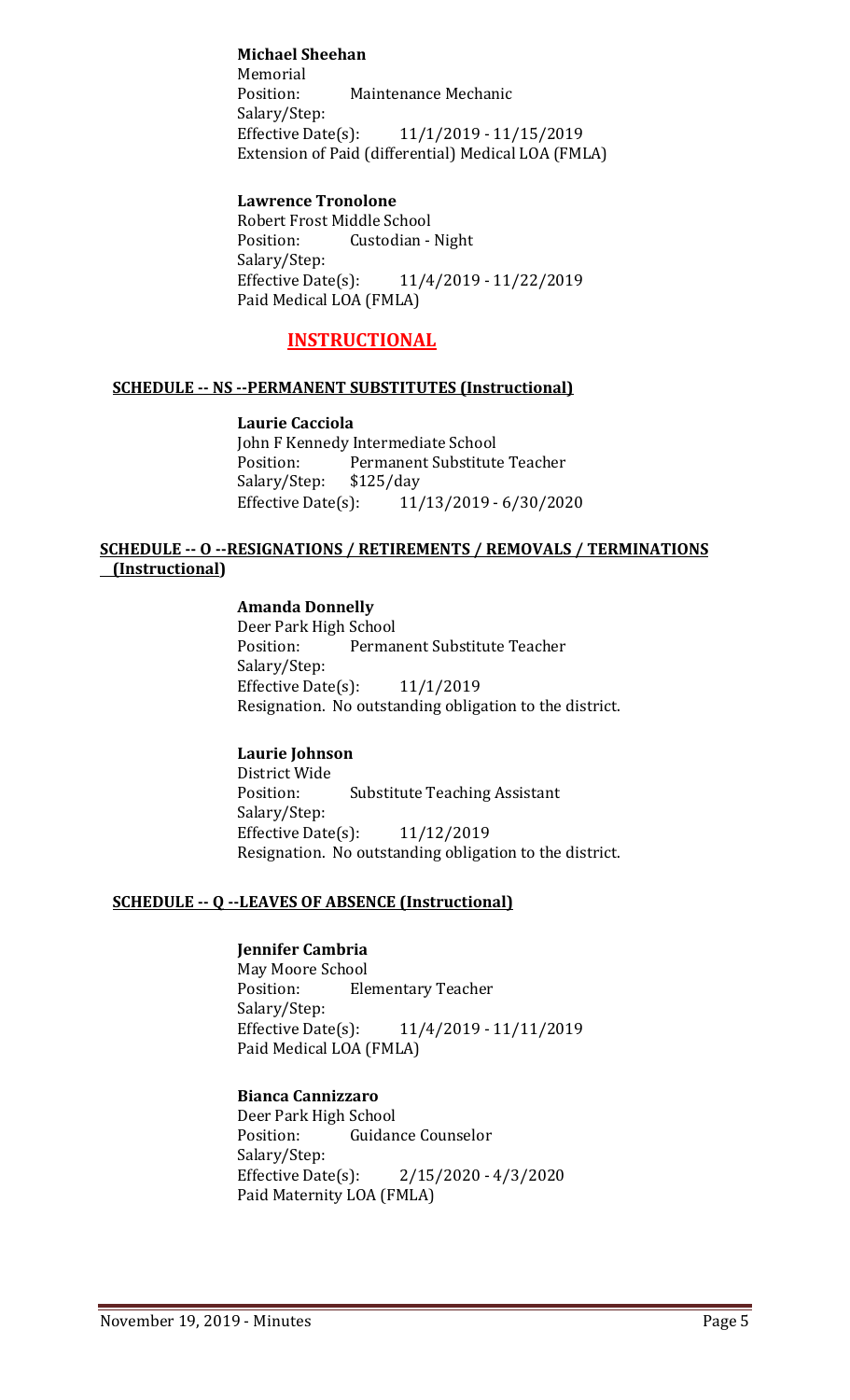# **Theresa Ceruti**

John Quincy Adams School<br>Position: Psychologis Psychologist Salary/Step:<br>Effective Date(s): Effective Date(s): 9/20/2019 - 10/31/2019 CHANGE of DATES for Paid Medical LOA (FMLA)

#### **Marie Finley**

John F Kennedy Intermediate School<br>Position: Elementary Teacher **Elementary Teacher** Salary/Step:<br>Effective Date(s): Effective Date(s): 11/4/2019 - 11/22/2019 Paid Medical LOA (FMLA)

#### **Brittany Grosse**

John F Kennedy Intermediate School<br>Position: Permanent Substitute Permanent Substitute Teacher Salary/Step: Effective Date(s): 10/29/2019 - 2/7/2020 CHANGE of Dates for Unpaid Maternity LOA (FMLA)

#### **Virginia Lepore**

John F Kennedy Intermediate School<br>Position: Teaching Assistant **Teaching Assistant** Salary/Step:<br>Effective Date(s): Effective Date(s): 10/29/2019 - 11/26/2019 Extension of Unpaid Medical LOA (WC)

#### **Lisa McQuilkin**

Robert Frost Middle School<br>Position: Guidance Co **Guidance Counselor** Salary/Step:<br>Effective Date(s): Effective Date(s): 11/1/2019 - 11/15/2019 Paid Medical LOA

# **Andrea Nelson-Williams**

Deer Park High School<br>Position: Social V Social Worker Salary/Step: Effective Date(s): 10/18/2019 - 11/4/2019 Paid Medical LOA (FMLA)

# **Padmoutie Singh**

John Quincy Adams School<br>Position: Teaching A **Teaching Assistant** Salary/Step:<br>Effective Date(s): Effective Date(s): 10/28/2019 - 12/20/2019 Paid Medical LOA (FMLA)

#### **SCHEDULE -- TR --TRANSFERS (Instructional)**

# **Laurie Monahan**

May Moore School<br>Position: Tea Teaching Assistant<br>No Change Salary/Step: No Change<br>Effective Date(s): 11/18/2019 Effective Date $(s)$ : Transfer from Ss. Cyril's to MM due to student needs in the district and we no longer have student IEP needs for a 1:1 T.A. at Ss. Cyril's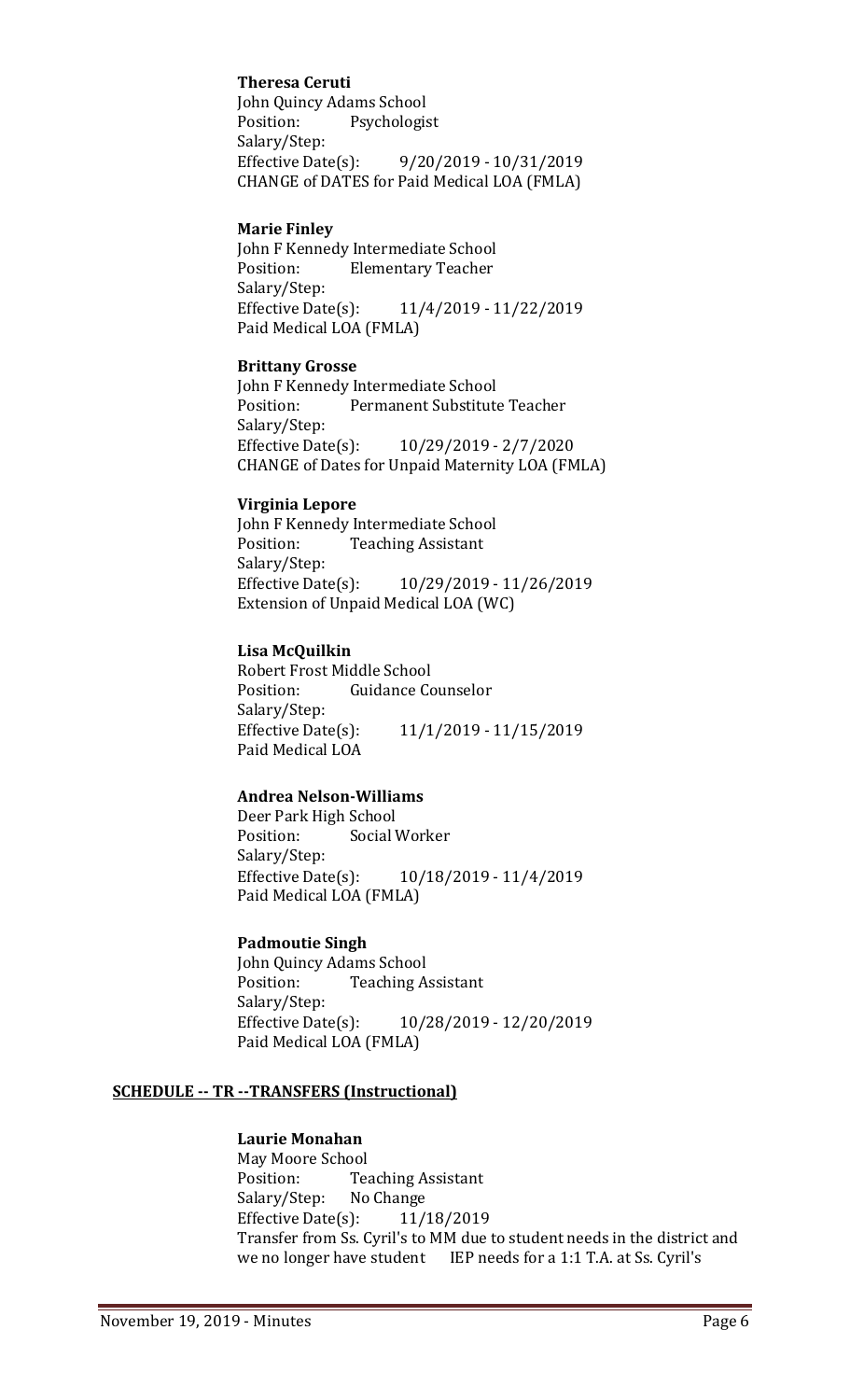# **Patricia Myers**

Deer Park High School Teaching Assistant<br>No Change Salary/Step: No Change<br>Effective Date(s): 11/4/2019 Effective Date $(s)$ : Transfer from MM to the HS due to building management needs

## **Kathleen Ohanian**

May Moore School<br>Position: Tea Teaching Assistant<br>No Change Salary/Step: No Change<br>Effective Date(s): 11/4/2019 Effective Date $(s)$ : Transfer from the HS to MM due to building management needs

#### **SCHEDULE -- TTPA --TEMPORARY ASSIGNMENT (Instructional)**

#### **Laura Abbey**

Deer Park High School<br>Position: Varsity Position: Varsity Head Cheerleading Coach<br>Salary/Step: \$4,765.59 9 Uni 9 Units/Step 1 Effective Date(s): 11/12/2019 - 2/10/2020

#### **Marcella Biordi**

District Wide ENL Parent Fair<br>\$73.10/hr Salary/Step: \$73.10/hr<br>Effective Date(s): 10/24/2019 Effective Date $(s)$ : 2 Hours

#### **Megan Boccard**

District Wide ENL Parent Fair<br>\$73.10/hr Salary/Step: \$73.10/hr<br>Effective Date(s): 10/24/2019 Effective Date $(s)$ : 2 Hours

# **Thomas Brouillard**

Deer Park High School<br>Position: Boys W Position: Boys Winter Track Varsity Head<br>Salary/Step: \$7,210.25 10.5 Salary/Step: \$7,210.25 10.5 Units/Step 5+<br>Effective Date(s): 11/12/2019 - 2/10/2020 Effective Date(s): 11/12/2019 - 2/10/2020

#### **Danielle Calandra**

May Moore School<br>Position: Aft After School Social Skills T.A.<br>\$17/hr Salary/Step: \$1<br>Effective Date(s): Effective Date(s): 9/1/2019 - 6/30/2020 Due to increased student enrollment and changes in staff for '19-'20

#### **Vanessa Canavan**

District Wide<br>Position: ENL Parent Fair<br>\$73.10/hr Salary/Step: \$73.10/hr<br>Effective Date(s): 10/24/2019 Effective Date $(s)$ : 2 Hours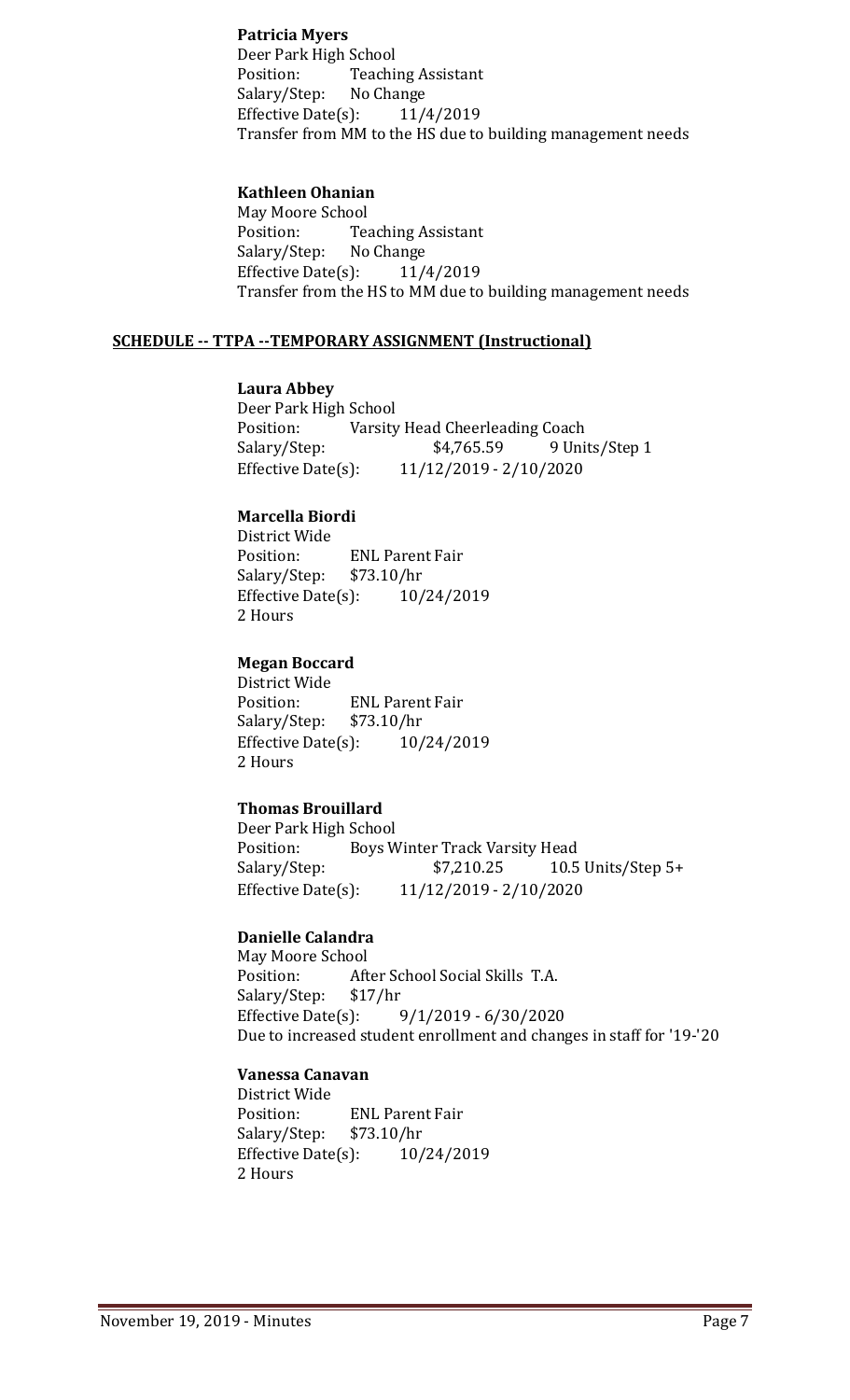# **Jeffrey Cifelli**

Robert Frost Middle School<br>Position: 7/8th Grade Position: 7/8th Grade Head Wrestling Coach<br>Salary/Step: \$3,706.57 7 Units 7 Units/Step 2 Effective Date(s): 1/21/2020 - 2/28/2020

#### **Kevin Cogan**

Robert Frost Middle School<br>Position: 7/8th Grade Position: 7/8th Grade Head Boys Basketball Coach<br>Salary/Step: \$4,806.83 7 Units/Step 7 Units/Step 5+ Effective Date(s): 11/4/2019 - 1/14/2020

## **Kevin Cogan**

Robert Frost Middle School<br>Position: 7/8th Grade Position: 7/8th Grade Girls Basketball Head Coach<br>Salary/Step: \$4,806.83 7 Units Step ! 7 Units Step 5+ Effective Date(s): 1/21/2020 - 2/28/2020

#### **Peter Colletti**

Robert Frost Middle School<br>Position: 7/8th Grade Position: 7/8th Grade Head Girls Volleyball Coach<br>Salary/Step: \$4,806.83 7 Units/Step Salary/Step: \$4,806.83 7 Units/Step 5+<br>Effective Date(s): 11/4/2019 - 1/14/2020 Effective Date(s): 11/4/2019 - 1/14/2020

#### **Seth Cook**

Deer Park High School Position: Wrestling JV Head Coach<br>Salary/Step: \$5,836.87 8.5 Units/Step 5+ Effective Date(s): 11/12/2019 - 2/10/2020

# **Rebecca Corbin**

District Wide ENL Parent Fair<br>\$73.10/hr Salary/Step: \$73.10/hr<br>Effective Date(s): 10/24/2019 Effective Date $(s)$ : 2 Hours

## **Catherine Cullen**

Deer Park High School<br>Position: After S After School Social Skills T.A.<br>\$17/hr Salary/Step: \$1<br>Effective Date(s): Effective Date(s): 9/1/2019 - 6/30/2020

# **Keri Delargy**

Deer Park High School<br>Position: After So After School Social Skills T.A.<br>\$17/hr Salary/Step: Effective Date(s): 9/1/2019 - 6/30/2020 Due to increased student enrollment and changes in staff for '19-'20

# **Kim Essig**

District Wide ENL Parent Fair<br>\$73.10/hr Salary/Step: Effective Date(s): 10/24/2019 2 Hours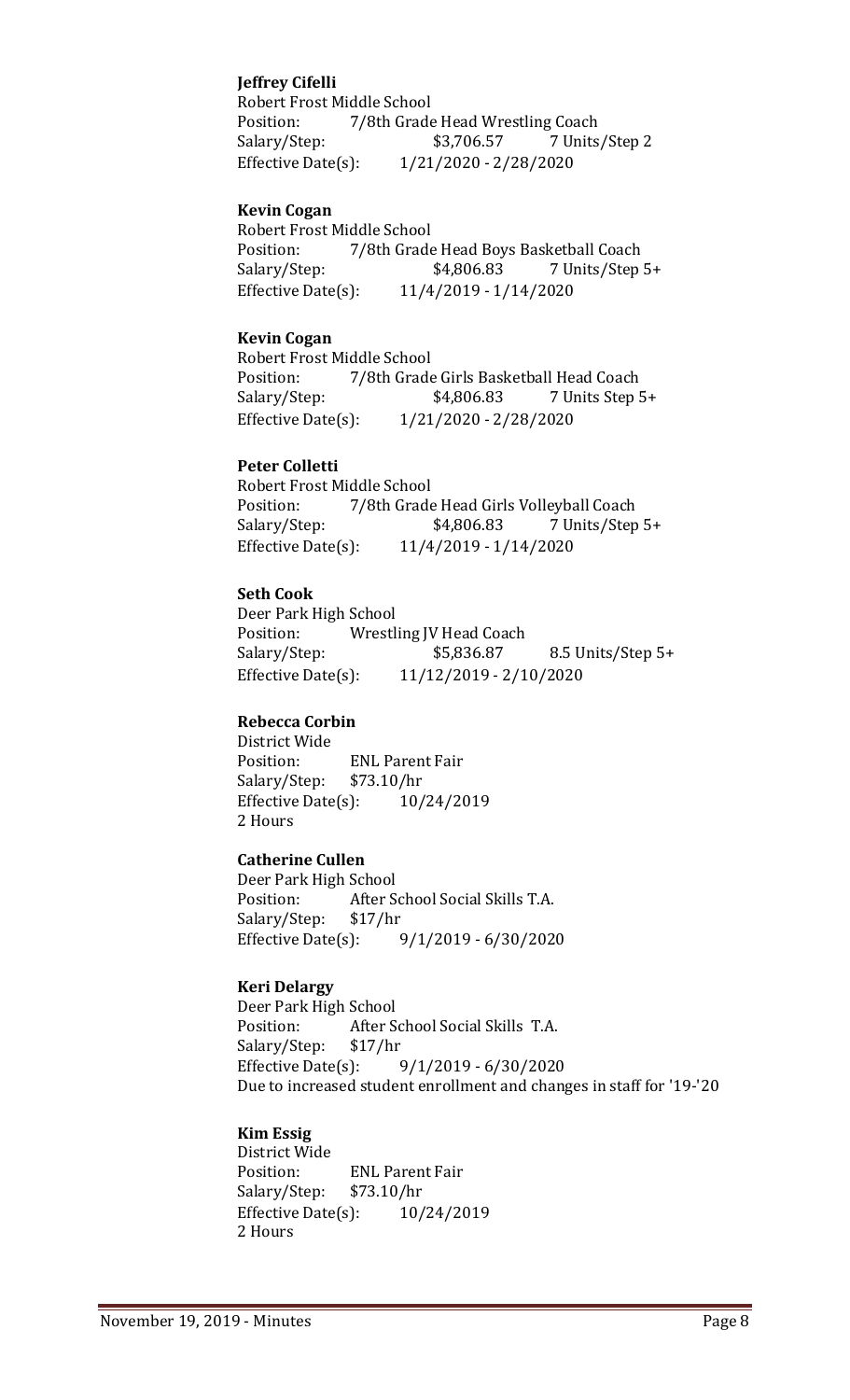# **Danielle Finocchiaro**

District Wide ENL Parent Fair<br>\$73.10/hr Salary/Step: \$73.10/hr<br>Effective Date(s): 10/24/2019 Effective Date $(s)$ : 2 Hours

#### **Mario Fiore**

Deer Park High School<br>Position: Boys W Position: Boys Winter Track<br>Salary/Step: \$5,493. Salary/Step: \$5,493.52 8 Units/Step 5+<br>Effective Date(s): 11/12/2019 - 2/10/2020 Effective Date(s): 11/12/2019 - 2/10/2020

# **Erica Fulgenzi**

District Wide<br>Position: ENL Parent Fair<br>\$73.10/hr Salary/Step: \$73.10/hr<br>Effective Date(s): 10/24/2019 Effective Date $(s)$ : 2 Hours

# **Michael Gennaro**

Deer Park High School<br>Position: Girls B Position: Girls Basketball Varsity Head Coach<br>Salary/Step: \$8,583.63 12 Units 12 Units/Step 5+ Effective Date(s): 11/12/2019 - 2/10/2020

#### **Christine Hafner**

Deer Park High School<br>Position: Girls B Position: Girls Basketball JV Head Coach<br>Salary/Step: \$5,493.52 8 U \$5,493.52 8 Units/Step 5+ Effective Date(s): 11/12/2019 - 2/10/2020

#### **David Hamil**

Deer Park High School<br>Position: Varsity Position: Varsity Wrestling Asst Coach<br>Salary/Step: \$4,236.08 8 Salary/Step: \$4,236.08 8 Units/Step 1<br>Effective Date(s): 11/12/2019 - 2/10/2020 Effective Date(s): 11/12/2019 - 2/10/2020

#### **Jonathan Jaszcar**

Deer Park High School<br>Position: Girls W Girls Winter Track Varsity Assistant Coach<br>\$4,236.08 8 Units/Step 2 Salary/Step: Effective Date(s): 11/12/2019 - 2/10/2020

#### **Amina Kennedy**

Robert Frost Middle School<br>Position: 7/8th Grade Position: 7/8th Grade Head Cheerleading Coach<br>Salary/Step: \$3,433.45 5 Units/Ste Salary/Step: \$3,433.45 5 Units/Step 5+<br>Effective Date(s): 11/4/2019 - 1/14/2020 Effective Date(s): 11/4/2019 - 1/14/2020

#### **Craig Mangio**

Deer Park High School<br>Position: Boys S Position: Boys Swim Varsity Head Coach<br>Salary/Step: \$7,553.59 11 Salary/Step: \$7,553.59 11 Units/Step 5+<br>Effective Date(s): 11/12/2019 - 2/10/2020 Effective Date(s): 11/12/2019 - 2/10/2020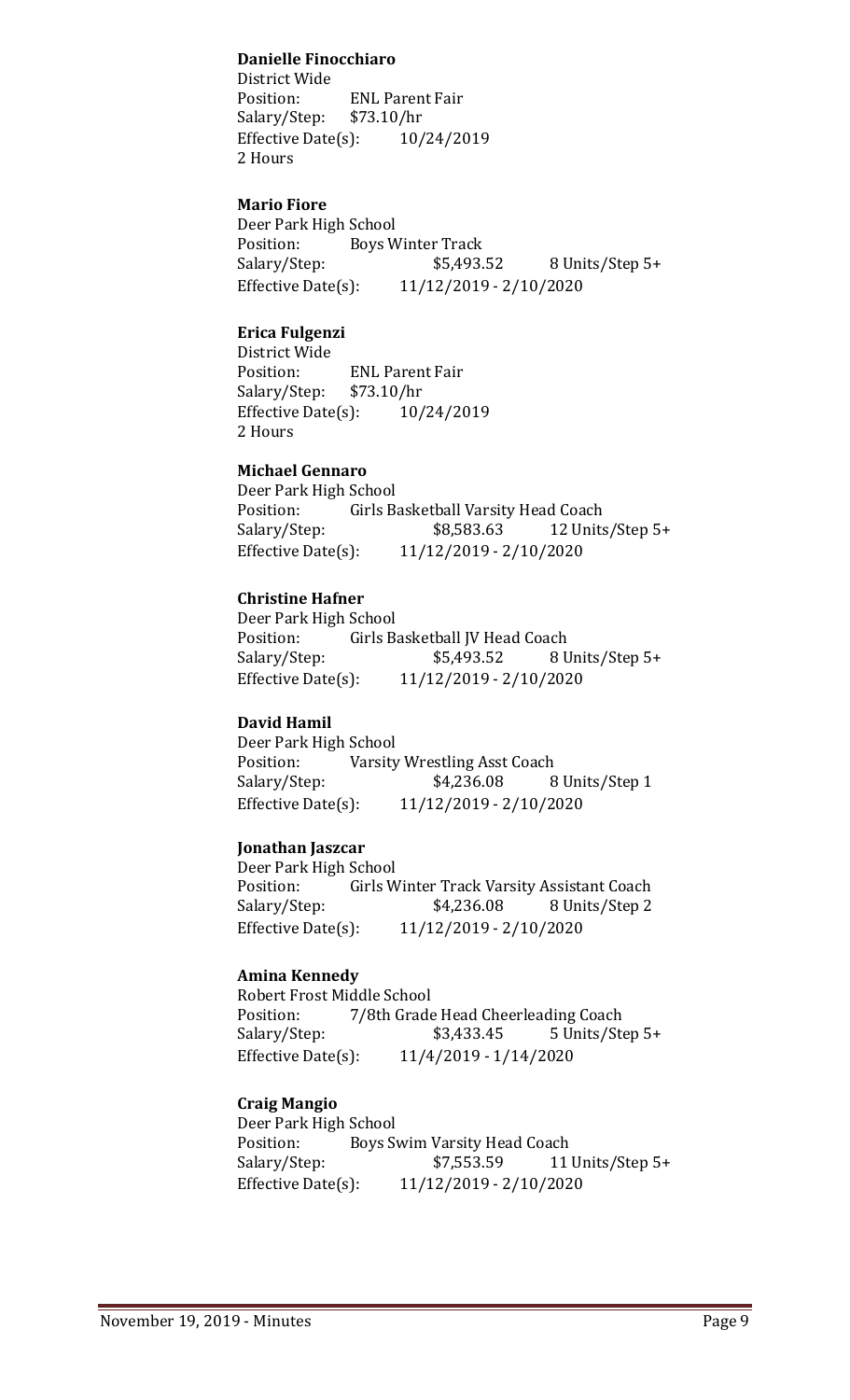# **John McCaffrey**

Deer Park High School Position: Boys Basketball Varsity Head Coach<br>Salary/Step: \$8,583.63 12.5 Uni 12.5 Units/Step  $5+$ Effective Date(s): 11/12/2019 - 2/10/2020

# **Kyle McCourt**

Deer Park High School<br>Position: Bovs/C Position: Boys/Girls Bowling Varsity Head Coach<br>Salary/Step: \$4,806.83 7 Units/Ste Salary/Step: \$4,806.83 7 Units/Step 5+<br>Effective Date(s): 11/12/2019 - 2/10/2020 Effective Date(s): 11/12/2019 - 2/10/2020

# **Michael McLaughlin**

Deer Park High School Position: Wrestling Varsity Head Coach<br>Salary/Step: \$8,240.28 12 12 Units/Step 5+ Effective Date(s): 11/12/2019 - 2/10/2020

# **Holly O'Donnell**

Deer Park High School<br>Position: Girls B Position: Girls Basketball Varsity Asst Coach<br>Salary/Step: \$5,493.52 8 Units Salary/Step: \$5,493.52 8 Units/Step 5+<br>Effective Date(s): 11/12/2019 - 2/10/2020 Effective Date(s): 11/12/2019 - 2/10/2020

# **Cassandra Patterson**

Deer Park High School<br>Position: IV Hea Position: JV Head Cheerleading Coach<br>Salary/Step: \$3,177.06 Salary/Step: \$3,177.06 6 Units/Step 2<br>Effective Date(s): 11/12/2019 - 2/10/2020 Effective Date(s): 11/12/2019 - 2/10/2020

# **John Pawelko**

Deer Park High School<br>Position: Boys Sy Position: Boys Swim Varsity Asst Coach<br>Salary/Step: \$4,236.08 8 Salary/Step: \$4,236.08 8 Units/Step 2<br>Effective Date(s): 11/12/2019 - 2/10/2020 Effective Date(s): 11/12/2019 - 2/10/2020

# **James Petti**

Deer Park High School<br>Position: Girls W Position: Girls Winter Track Varsity Head Coach<br>Salary/Step: \$7,210.25 10.5 Units 10.5 Units/Step  $5+$ Effective Date(s): 11/12/2019 - 2/10/2020

# **Vanessa Pizzo**

District Wide<br>Position: ENL Parent Fair<br>\$73.10/hr Salary/Step: \$73.10/hr<br>Effective Date(s): 10/24/2019 Effective Date $(s)$ : 2 Hours

# **John Tampori**

Deer Park High School<br>Position: Boys B Position: Boys Basketball Varsity Asst Coach<br>Salary/Step: \$5,493.52 8 Units 8 Units/Step 5+ Effective Date(s): 11/12/2019 - 2/10/2020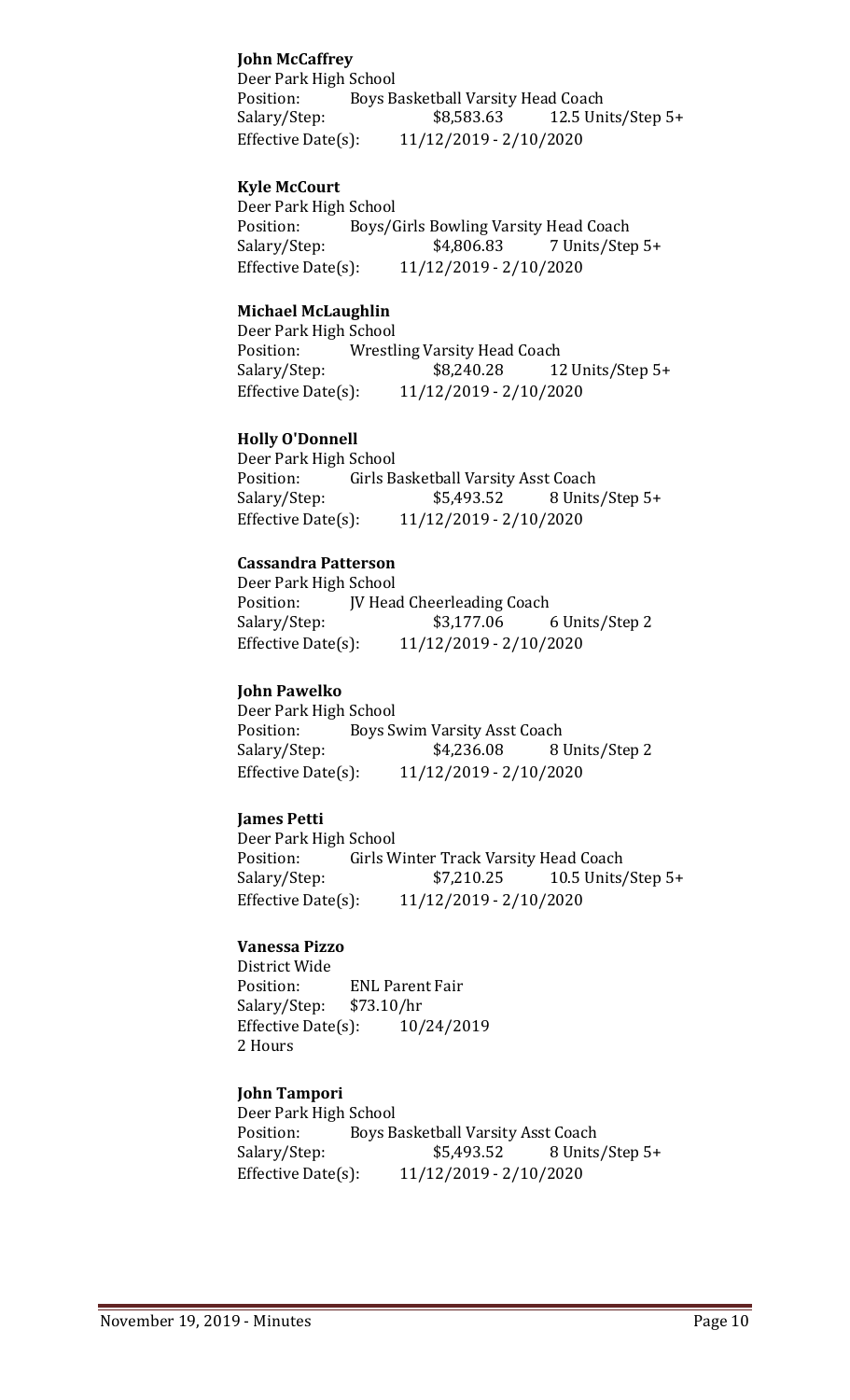**Kevin Whitaker** Deer Park High School<br>Position: Boys B Boys Basketball JV Head Coach<br>\$4,236.08 8 Units/Step 3 Salary/Step:<br>Effective Date(s): Effective Date(s): 11/12/2019 - 2/10/2020

# **SCHEDULE 19/BP-817 – SCHEDULES OF BILLS PAYABLE**

| General*               | #19                     | 11/30/2019 |
|------------------------|-------------------------|------------|
| Federal*               | #7                      | 11/30/2019 |
| Capital*               | #8                      | 11/30/2019 |
| School Lunch*          | #6                      | 11/30/2019 |
| Trust & Agency*        | #3                      | 9/30/2019  |
|                        | Daily Check             |            |
| <b>WORKERS' COMP.*</b> | Register                | 10/21/2019 |
|                        | Daily Check             |            |
| <b>WORKERS' COMP.*</b> | Register                | 10/22/2019 |
| <b>WORKERS' COMP.*</b> | Daily Check<br>Register | 10/22/2019 |
|                        | Daily Check             |            |
| <b>WORKERS' COMP.*</b> | Register                | 10/25/2019 |
|                        | Daily Check             |            |
| <b>WORKERS' COMP.*</b> | Register                | 10/28/2019 |
|                        | Daily Check             |            |
| <b>WORKERS' COMP.*</b> | Register                | 10/29/2019 |
| General                | #16                     | 10/31/2019 |
| General                | # 21                    | 11/30/2019 |
| Federal                | # 8                     | 11/30/2019 |
| Capital                | #9                      | 11/30/2019 |
| <b>School Lunch</b>    | #7                      | 11/30/2019 |
| Trust & Agency         | #4                      | 10/31/2019 |
|                        | Daily Check             |            |
| <b>WORKERS' COMP.</b>  | Register                | 10/31/2019 |
|                        | Daily Check             |            |
| <b>WORKERS' COMP.</b>  | Register                | 11/6/2019  |
|                        | Daily Check             |            |
| <b>WORKERS' COMP.</b>  | Register                | 11/7/2019  |
| <b>WORKERS' COMP.</b>  | Daily Check<br>Register | 11/7/2019  |
|                        |                         |            |

# **SCHEDULE D – BID AWARDS**

#### *Bids for Bid # BDP19-024 Pupil Transportation To and From Nassau BOCES were received and opened at 11:00 AM on November 7, 2019.*

Bids were advertised in Newsday. Forms and specifications were processed in accordance with Section 103 of the General Municipal Law and bids were solicited on the Empire State Purchasing Group website at [www.EmpireStateBidSystem.com.](http://www.empirestatebidsystem.com/)

Bids were received from the following vendor:

| Suffolk Transportation Service, Inc. | $1st$ Pupil: | \$1240.00 |
|--------------------------------------|--------------|-----------|
|                                      | Add'l Pupil: | \$675.00  |
|                                      | Per Van:     | \$6800.00 |
|                                      | $D/A$ :      | \$2600.00 |
|                                      | W/C Van:     | \$6800.00 |
|                                      |              |           |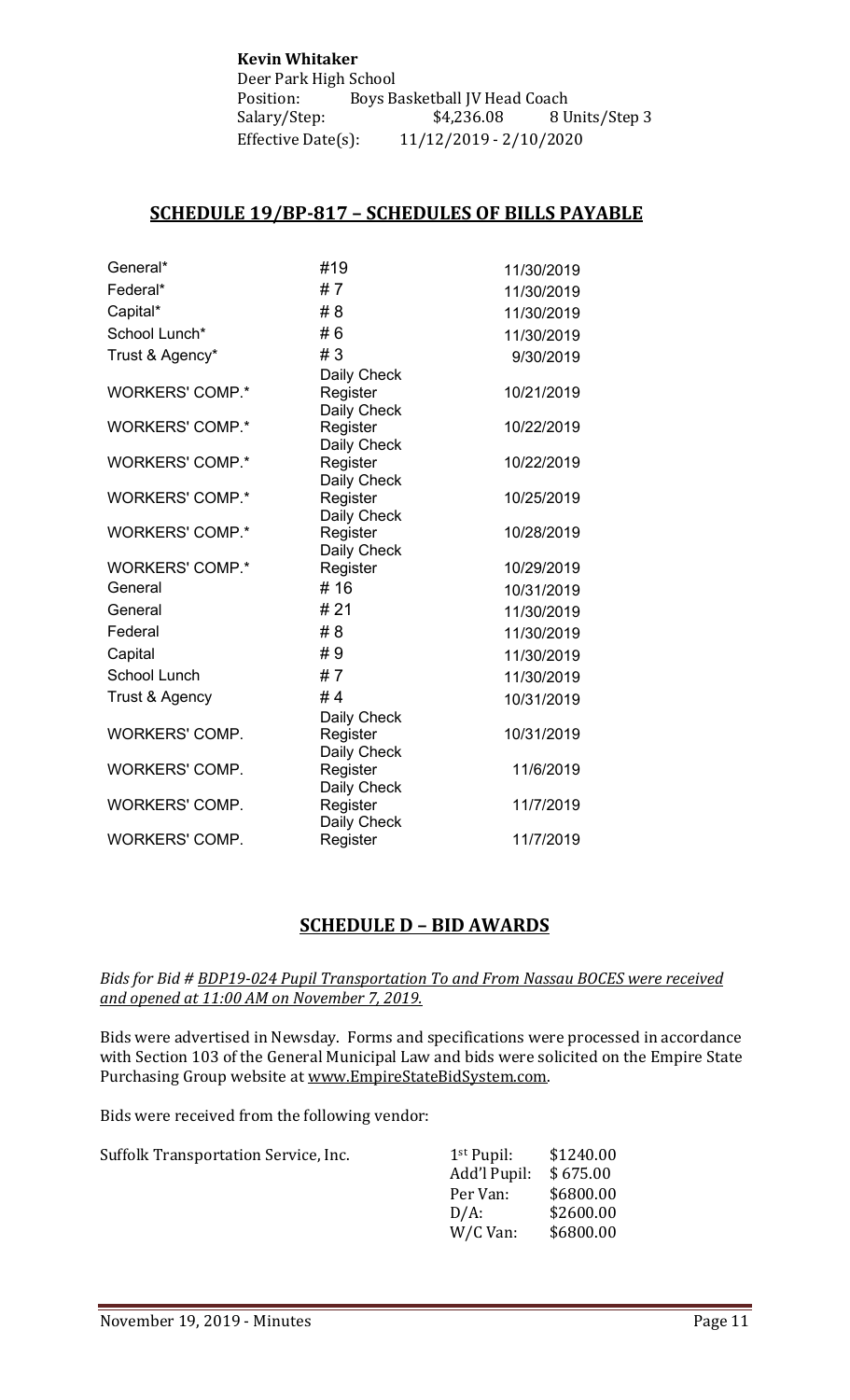Present at bid opening: Lauren von Ende, Purchasing Agent and Margaret Jacobs, Recorder. Vendor present: Al Morgan, Suffolk Transportation Service, Inc.

It is recommended that the bid be awarded to the following vendor as the lowest responsible bidder meeting specifications:

| Suffolk Transportation Service, Inc. | $1st$ Pupil: | \$1240.00 |
|--------------------------------------|--------------|-----------|
|                                      | Add'l Pupil: | \$675.00  |
|                                      | Per Van:     | \$6800.00 |
|                                      | $D/A$ :      | \$2600.00 |
|                                      | W/C Van:     | \$6800.00 |
|                                      |              |           |

*Bids for Bid # BDP19-025 Pupil Transportation To and From Our Lady of Providence were received and opened at 11:00 AM on November 7, 2019.*

Bids were advertised in Newsday. Forms and specifications were processed in accordance with Section 103 of the General Municipal Law and bids were solicited on the Empire State Purchasing Group website at [www.EmpireStateBidSystem.com.](http://www.empirestatebidsystem.com/)

Bids were received from the following vendor:

| Suffolk Transportation Service, Inc. | $1st$ Pupil: | \$1240.00 |
|--------------------------------------|--------------|-----------|
|                                      | Add'l Pupil: | \$675.00  |
|                                      | Per Van:     | \$6800.00 |
|                                      | $D/A$ :      | \$2600.00 |
|                                      | W/C Van:     | \$6800.00 |
|                                      |              |           |

Present at bid opening: Lauren von Ende, Purchasing Agent and Margaret Jacobs, Recorder. Vendor present: Al Morgan, Suffolk Transportation Service, Inc.

It is recommended that the bid be awarded to the following vendor as the lowest responsible bidder meeting specifications:

Suffolk Transportation Service, Inc.

| 1 <sup>st</sup> Pupil: | \$1240.00 |
|------------------------|-----------|
| Add'l Pupil:           | \$675.00  |
| Per Van:               | \$6800.00 |
| D/A:                   | \$2600.00 |
| W/C Van:               | \$6800.00 |
|                        |           |

# **SCHEDULE 19-E- 438 - EXPLANATION OF BUDGETARY TRANSFERS** #T11 & T12

# **SCHEDULE 19-F-366 – CONTRACT REPORT**

**SCHEDULE 11-H-19 – HOME TEACHING (regular & S/E)**  (confidential)

**SCHEDULE 11-S-19 – SPECIAL TRANSPORTATION**  (confidential)

# **SCHEDULE 11-SE-19 - COMMITTEE RECOMMENDATIONS** (confidential)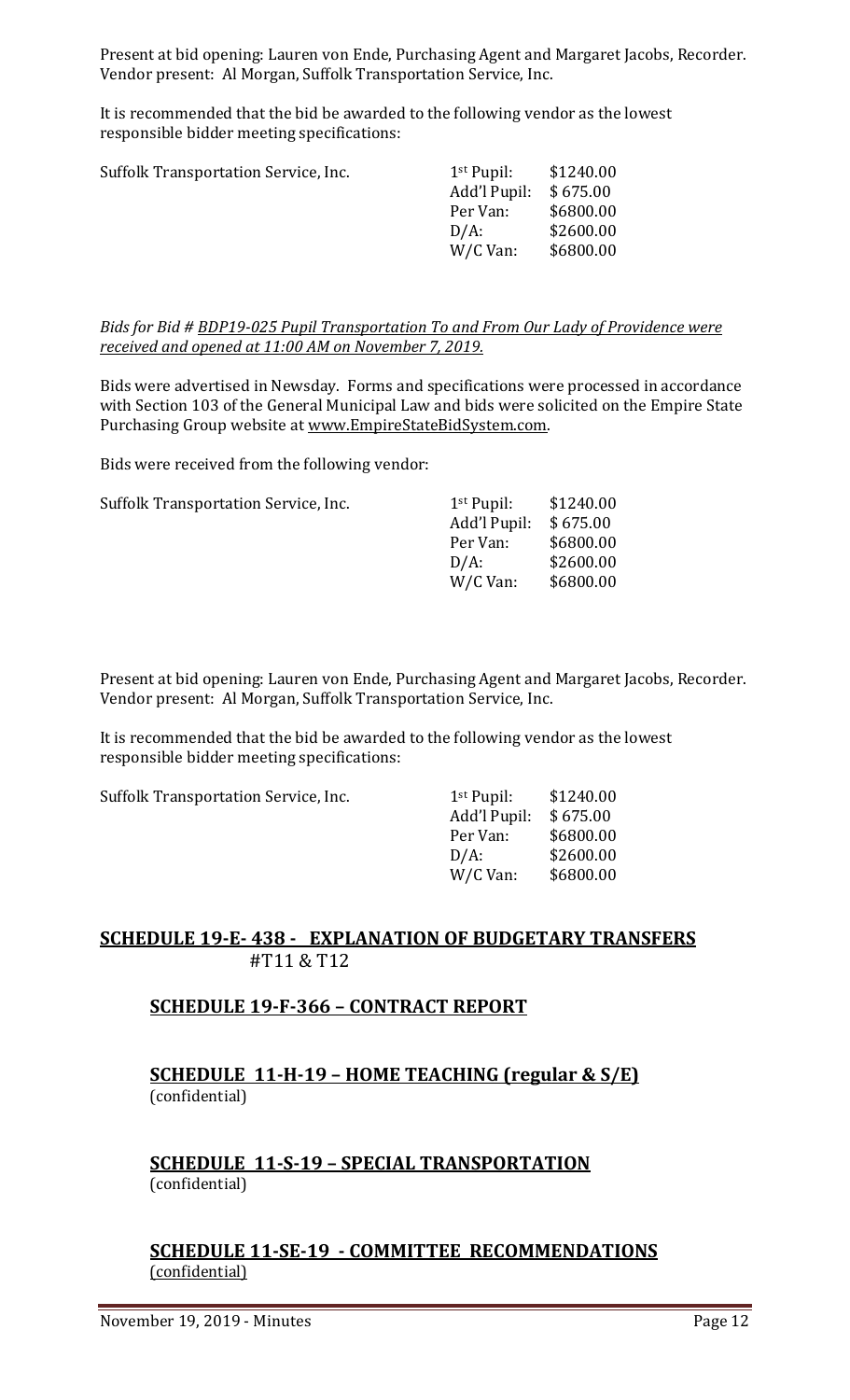**OF** Upon a motion by Mr. Marino, seconded by Mr. Centamore,<br>**SCHEDULES** the Board of Education approved the following receipt of the Board of Education approved the following receipt of schedules collectively:

# **SCHEDULE 19-A-485 – TREASURERS REPORT**

| <b>Statement of Revenues -</b> | General Fund<br><b>Capital Fund</b><br>School Lunch Fund<br><b>Federal Fund</b> | October<br>October<br>October<br>October |
|--------------------------------|---------------------------------------------------------------------------------|------------------------------------------|
| Treasurer's Report             | July/October                                                                    |                                          |
| Cash Flow                      | July/October                                                                    |                                          |

# **SCHEDULE 19-B-812 - APPROPRIATION BUDGET STATUS REPORT**

| <b>Appropriation Budget Status Fund</b> | General Fund -<br>Capital Fund -<br>School Lunch Fund -<br>Federal Fund - | October<br>October<br>October<br>October |
|-----------------------------------------|---------------------------------------------------------------------------|------------------------------------------|
| Extra Classroom Activities<br>Fund      | Robert Frost -                                                            | October                                  |
| <b>Trial Balance</b><br>July - October  | General<br>Workers Comp. & Unemployment<br>Federal<br>Capital             |                                          |

Capital Energy Cons. Project Trust & Agency Private Purpose Trust Flexible Benefits School Lunch

# **DISCUSSION/ APPROVAL**

• **APPROVED** - NYSTEA Conference to Callicoon, NY - 1/10 - 1/12/20

# **PUBLIC**  BE Bruce Sander - US Census results & federal aid & upcoming budget **HEARD**